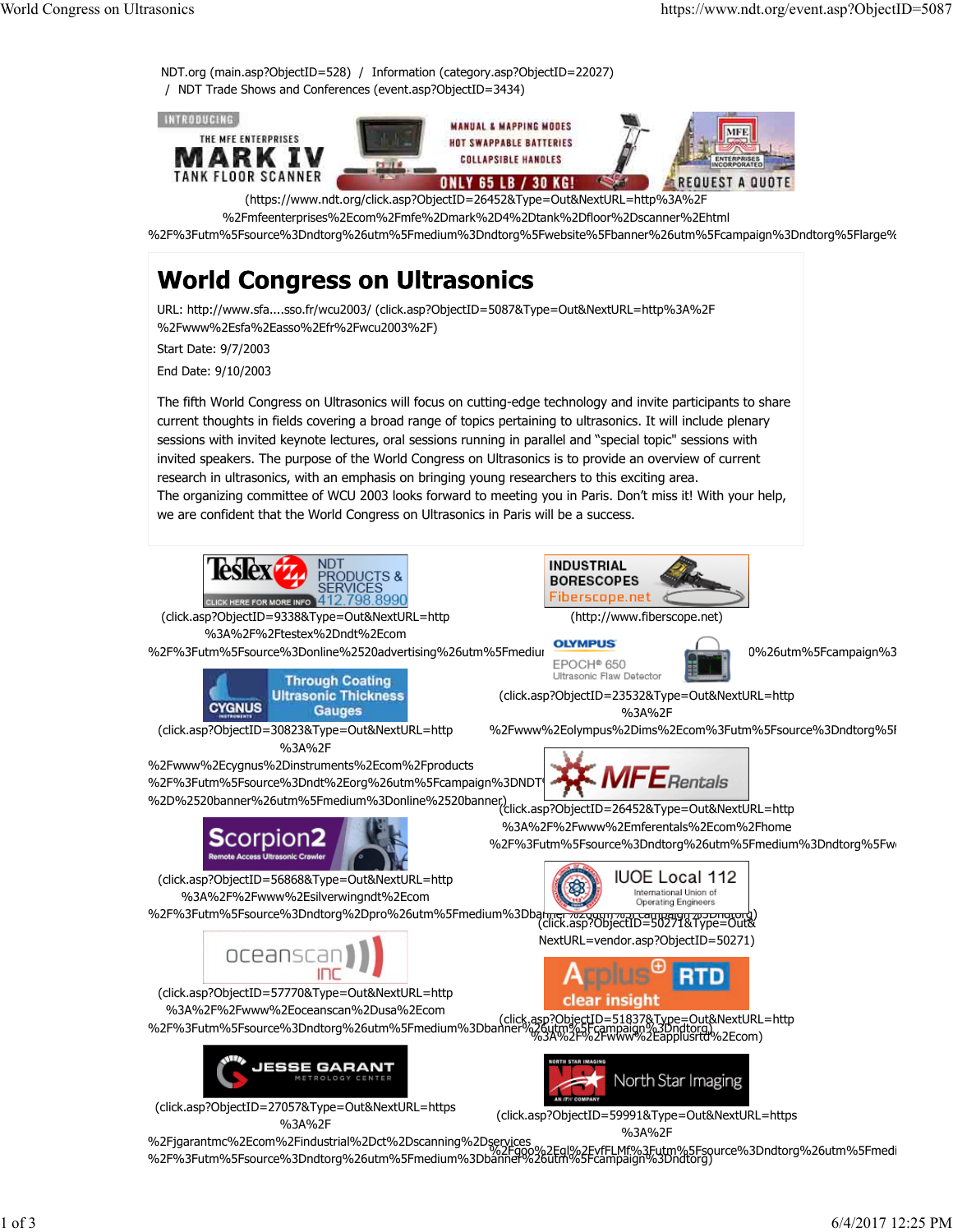

Testing (click.asp?ObjectID=50631& Type=Out&NextURL=http%3A%2F

- %2Ftrainingndt%2Ecom) Amotus Solutions (click.asp?ObjectID=56213&Type=Out& NextURL=http%3A%2F %2Fwww%2Eamotus%2Dsolutions%2Ecom) Applied Technical Services (click.asp?ObjectID=57434&Type=Out&
- NextURL=http%3A%2F %2Fwww%2Eatslab%2Ecom%2Ftraining%2FcoWa**2E%&D%2Eription#%2Eqolmp)** Applus RTD (click.asp?ObjectID=51837& Type=Out&NextURL=http%3A%2F

Labino AB (click.asp?ObjectID=50268& Type=Out&NextURL=http%3A%2F %2Fwww%2Elabino%2Ecom) Leader Engineering (click.asp?ObjectID=59645&Type=Out& NextURL=http%3A%2F %2Fwww%2Eleaderengineering%2Ecom) Magnetic Inspection Laboratory Inc. (click.asp?ObjectID=60172&Type=Out& NextURL=http%3A%2F

Massachusetts Materials Research (click.asp?ObjectID=59111&Type=Out&

(click.asp?ObjectID=58719&Type=Out& NextURL=http%3A%2F %2Fwww%2Esccinspection%2Ecom) Sensor Networks Corporation (click.asp?ObjectID=57465&Type=Out& NextURL=http%3A%2F %2Fsensornetworkscorp%2Ecom) Silverwing (click.asp?ObjectID=56868& Type=Out&NextURL=http%3A%2F %2Fwww%2Esilverwingndt%2Ecom) SIUI - Shantou Institute of Ultrasonic Instruments (click.asp?ObjectID=25399& Type=Out&NextURL=http%3A%2F